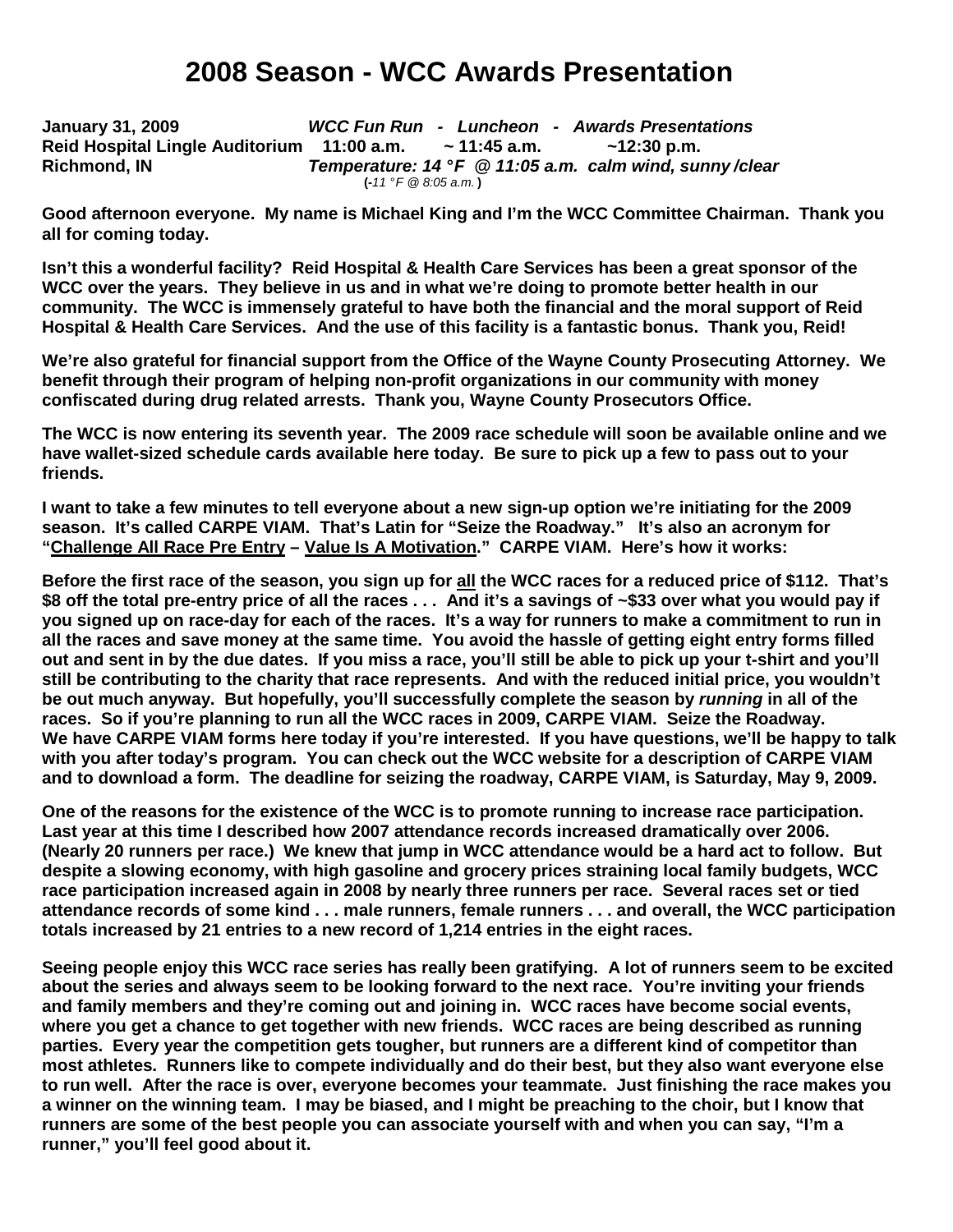**Continuing with the theme of promoting running in Wayne County, I want to tell you about a group called Running Wayne County. They meet at different locations to run each Saturday morning at 7:30. Rain, shine, cold, hot, snow, ice, wind, fog . . . whatever weather . . . , runners show up to run. Bob Covington organizes the group by sending an email each week to disclose the route location, list the honor roll of the previous week's runners, and to provide local running news. It's a great bunch of guys and gals, a good way to meet other runners, a motivational boost, a lot of fun, and . . . it's free. If you're interested in getting on the email list, or just to get more information, get with Bob Covington.** 

**The 2009 WCC series will have the same eight races. But I want to announce a few minor changes in our series for this upcoming season.** 

- **The Girls Inc. 5K will be held one week later than usual, now two weeks after the Indy Mini-Marathon.**
- **The Dalmatian Foundation Rock-N-Roll 5K will return to Glen Miller Park and will begin at 9 a.m.**
- **The IU-East race has a new name. It's now called the IU-East Run with the Wolves 5K.**
- **The Hagerstown Jubilee 5K will be held a week earlier than in the past and on Saturday morning instead of Sunday afternoon.**
- **The start time of the Frostbite 5K has been changed to 2:00 p.m.**

**All of these changes are listed on the schedule cards available here today.** 



Note: My announcement and the schedule card distributed on the day of the End-of-Season Celebration incorrectly presented the name of the IU-East race. The correct name is above in both the text and on the card. If you have an original card, it's Run, not Running. My apologies to IU-East. Mike

**I've really enjoyed doing this WCC thing and it's all because these race directors are all such great people to work with. I can't wait to do all it again in 2009. I'd like to introduce our director line-up for 2009.** 

| Girls Inc. 5K                                                           | -Jennifer Lewis - replacing Scott Alexander         |
|-------------------------------------------------------------------------|-----------------------------------------------------|
| <b>Dalmatian Foundation Rock-N-Roll 5K</b>                              | -Tom Broyles                                        |
| <b>IU-East Run with the Wolves 5K</b>                                   | -Bob Covington                                      |
| <b>Hagerstown Jubilee 5K</b>                                            | -Paula Head & Amanda Nocton - replacing Robyn Kurtz |
| <b>Cambridge City Firefighter 5K</b>                                    | -Josh Hickman (WCC webmaster) & Walt Hickman        |
| Hayes Arboretum Fall Foliage 5K                                         | -Rod Waltz                                          |
| Easter Seals Turkey Chase 7K & Frostbite 5K -Pat Bowers (WCC treasurer) |                                                     |

**Thank you, to all the race directors for your hard work this past year to make your races great. And good luck to all the race directors in 2009.**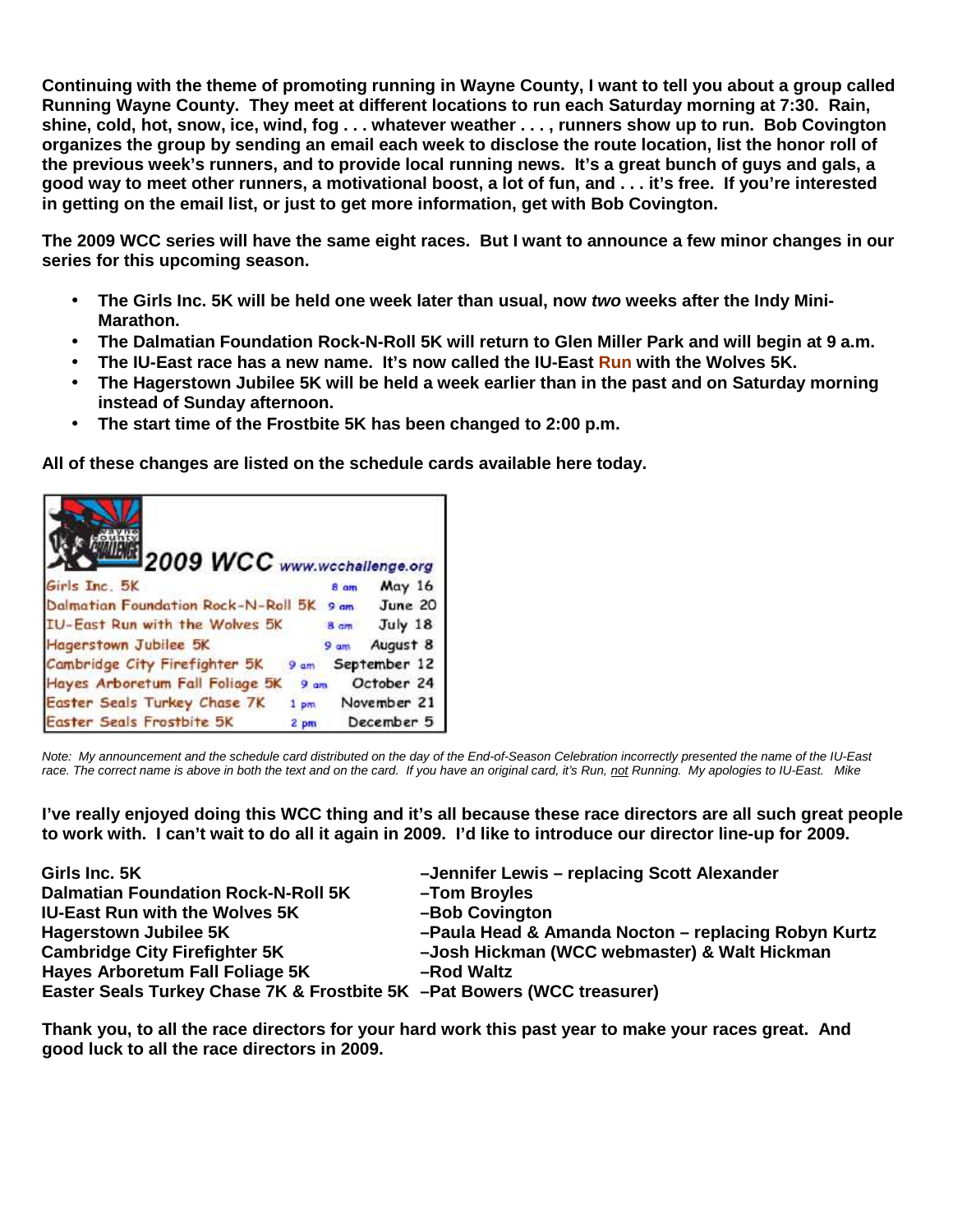**I want to give a special Thank You to Pat Bowers for her years of service raising money for a great charity, and for the great job she has done in directing the Easter Seals races. Pat will soon be retiring from her position of Executive Director - Easter Seals Wayne & Union Counties. This past year marked the 20th Annual Easter Seals Turkey Chase 7K, all directed by Pat. She was instrumental in the start-up of the WCC in 2002 and she stepped up and saved the Frostbite 5K in 2007 when the Richmond Parks Department decided to drop that race. Her contributions to the running community of Wayne County are extensive, dating back to the early 1970's when she and her husband, Dave, began directing the Run for the Roses races. It's through Pat Bowers' efforts that this running community has been able to provide support services to children & adults with disabilities and other special needs and to provide support to their families. One major reason we all enjoy the Easter Seals races so much is that we know the money raised is going to be put to good use. Thank you, Pat, for all you've done to help people with disabilities through Easter Seals for the past 34 years. Enjoy your upcoming retirement.** 

**WCC is very pleased you've decided to help Easter Seals by volunteering to direct their races this year.** 

**Easter Seals is hosting an open house retirement party for Pat this afternoon at the Kuhlman Center from 2:00 to 4:00 pm, so she'll be leaving here early to attend that event. When we finish here, Easter Seals has invited everyone to come on over to the Kuhlman Center on Salisbury Road to celebrate Pat's retirement.**

**The WCC will today be presenting a record 71 awards. For reasons you'll understand in a moment, I'm going to start things off with the 65-69 F age group.** 

### **65-69 Female** 2 participants

**Until this season, she had run in only one WCC race. Four years ago, back in 2004, she ran the Frostbite 5K in an impressive time of 36:00. This year, for the first time ever, a runner from this age group participated in 3 events to qualify for this award. She set a new age-group record of 145 points. After spending most of a lifetime directing and volunteering her services at running events in Wayne County, she has now become a race series age-group winner. She picked up volunteer points at the Hagerstown Jubilee 5K, ran the Hayes Arboretum Fall Foliage 5K in a season best time of 38:20, and then earned director points for her work in the Turkey Chase 7K.** 

**\_\_\_\_\_\_\_\_\_\_\_\_\_\_\_\_\_\_\_\_\_\_\_\_\_\_\_\_\_\_\_\_\_\_\_\_\_\_\_\_\_\_\_\_\_\_\_\_\_\_\_\_\_\_\_\_\_\_\_\_\_\_\_\_\_\_\_\_\_\_\_\_\_\_\_\_\_\_\_\_\_\_\_\_\_\_\_\_\_\_** 

 **The winner of the 65-69 Female WCC is Pat Bowers**

# 12 & Under Female 16 participants

**At 11 years old, she's a 3 year veteran of the WCC race series. She ran 4 races each season in 2006, 2007 & 2008, this year accumulating 205 points. And she keeps getting faster every year. She ran a personal best time of 29:54 in Fall Foliage 5K this year – nearly 4 minutes faster than her 2007 PR set in the Frostbite – and over 8 minutes faster than her 2006 PR. She placed first in this age group at the Hagerstown Jubilee 5K. She's very young, but she's an experienced WCC runner with a very bright future in running.** 

 **The winner of the 12 & Under Female WCC is Marissa Matanich**

# **12 & Under Male 16 participants**

**He ran in every race of the WCC for the second consecutive season and racked up 454 points. Last year I mentioned him as the little brother who pushed his older brother to this title. He started this season by running the Girls Inc 5K over 9 minutes faster than his 2007 time. His Turkey Chase 7K time was over 8 minutes faster than in 2007. He took the lead when he earned top age-group points in the Firefighter 5K and added to that lead when he took top age-group points in the Hayes Arboretum Fall Foliage 5K. A young man with a bright future in running. . .** 

**\_\_\_\_\_\_\_\_\_\_\_\_\_\_\_\_\_\_\_\_\_\_\_\_\_\_\_\_\_\_\_\_\_\_\_\_\_\_\_\_\_\_\_\_\_\_\_\_\_\_\_\_\_\_\_\_\_\_\_\_\_\_\_\_\_\_\_\_\_\_\_\_\_\_\_\_\_\_\_\_\_\_\_\_\_\_\_\_\_\_** 

 **The winner of the 12 & Under Male WCC is ten year old Ryan Miller**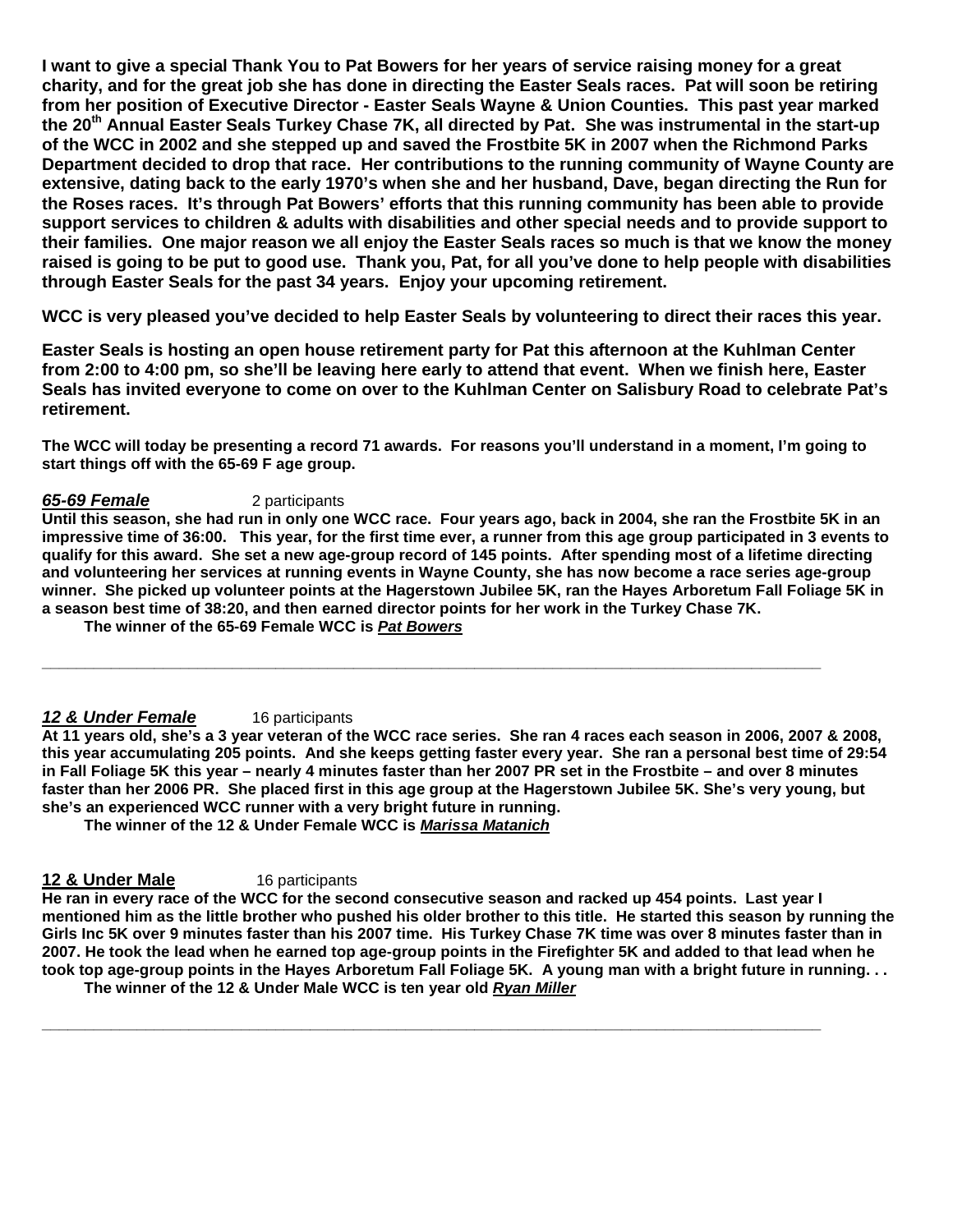### **13-15 Female** 15 participants

**She completed 6 races and earned 304 points. After completing her freshman track season at Northeastern last spring, she decided she wanted to try cross county in the fall. She started a training program to increase endurance and ran her first road race ever in the Dalmatian Foundation Rock n Roll 5K. She then ran the Sizzlin' Summer Classic 5K and the Jubilee 5K. As a sophomore on the Northeastern High School XC team, she was a steady contributor to her team's success as a solid number 5 runner. She made consistent improvement during the XC season, and when she returned to the WCC series, she ran the Fall Foliage 5K over 4 minutes faster than she had run the Sizzlin' Summer Classic. A hard working runner with potential for a lot more improvement . . . The winner of the 13-15 Female WCC is Emily Lacey**

# 13-15 Male 20 participants

**He ran every WCC race a high school XC runner can run, missing only the Firefighter 5K. He accumulated 490 points, placing him 10th overall in the WCC. He was 2nd overall in the Jubilee 5K, only 2 seconds behind the race winner. He placed 2nd at the Hayes Arboretum Fall Foliage 5K, only 3 seconds out of first. He came in 2nd in this age group at the Girls Inc. 5K (only 2 seconds behind first) and then came in first in the age group in the next 6 races. As a sophomore on the Richmond High School XC team, he placed 2nd on his team and 19th overall at the Connersville Sectional in a time of 18:17. A talented young man just emerging into his bright future as a runner,** 

**\_\_\_\_\_\_\_\_\_\_\_\_\_\_\_\_\_\_\_\_\_\_\_\_\_\_\_\_\_\_\_\_\_\_\_\_\_\_\_\_\_\_\_\_\_\_\_\_\_\_\_\_\_\_\_\_\_\_\_\_\_\_\_\_\_\_\_\_\_\_\_\_\_\_\_\_\_\_\_\_\_\_\_\_\_\_\_\_\_\_** 

 **The winner of the 13-15 Male WCC is Taylor Gray**

### **16-18 Female** 16 participants

**She won this age group title last year. This year, she participated in 5 races and earned 290 points. She ran the Rock n Roll 5K three weeks after her second knee surgery and finished last. But she picked up her 50 points. Still healing, she volunteered in the Sizzlin' Summer Classic 5K and picked up 45 points. Without those early season 95 points, she would not have won this award. When she finally began to get healthy, she placed third overall in the Hayes Arboretum Fall Foliage 5K, placed 7th overall in the Turkey Chase 7K (25 seconds faster than in '07) and finished the season with a 6th place overall 22:31 in the Frostbite 5K, 20 seconds faster than her '07 Frostbite time. The winner of the 16-18 Female WCC is Nicole House** 

**16-18 Male** 39 participants (not a record, but this is the largest age group in 2008) **When he ran XC at Richmond High School, he was a 3 time individual Regional qualifier in '05, '06, & as a senior in 2007. This year, he focused his efforts on WCC races, accumulating 353 points in only four races. He ran a season best time of 17:18 in the Rock-n-Roll 5K where he placed 4th overall. He placed 3rd overall in the Sizzlin' Summer Classic 5K, only 5 second behind the race winner. He placed 13th overall in both the Turkey Chase 7K and the Frostbite 5K. A very talented runner who competes near the front in every race he runs.** 

**\_\_\_\_\_\_\_\_\_\_\_\_\_\_\_\_\_\_\_\_\_\_\_\_\_\_\_\_\_\_\_\_\_\_\_\_\_\_\_\_\_\_\_\_\_\_\_\_\_\_\_\_\_\_\_\_\_\_\_\_\_\_\_\_\_\_\_\_\_\_\_\_\_\_\_\_\_\_\_\_\_\_\_\_\_\_\_\_\_\_** 

 **The winner of the 16-18 Male WCC is Tyler Maupin** 

### **19-24 Female** 36 participants

**She is the winner of this age group title for the third consecutive year. She placed 8th overall in the WCC, her fourth straight year to finish in the top twenty. She ran every race for the second consecutive year. She set a new age group record of 480 points, breaking her own record set last year. There was tough competition in this group and she needed all those points she earned because the second place runner in this age group tied last year's record point total. She earned top age group points in the Girls Inc 5K and ran a season best time of 25:41 in the Firefighter 5K.** 

 **The winner of the 19-24 Female WCC is Heather Johnson** 

# **19-24 Male** 30 participants (new record)

**In 2007, he ran in 5 races and placed fifth in the 16-18 M age group. This year, he ran in every race, accumulating 480 points, placing him 11th overall in the WCC. He has participated in 12 consecutive WCC races. He took over the lead for this title when he ran a season best time of 18:44 in the Rock n Roll 5K. He placed second in this age group in the Turkey Chase 7K, and won top age group points in the Hagerstown Jubilee 5K. He set a course PR in the Frostbite 5K, bettering his 2007 time by 47 seconds. In an age group that always has a lot of speed, he earned 38 age group points over the course of the season.** 

\_\_\_\_\_\_\_\_\_\_\_\_\_\_\_\_\_\_\_\_\_\_\_\_\_\_\_\_\_\_\_\_\_\_\_\_\_\_\_\_\_\_\_\_\_\_\_\_\_\_\_\_\_\_\_\_\_\_\_\_\_\_\_\_\_\_\_\_\_\_\_\_\_\_\_\_\_\_\_\_\_\_\_\_\_\_\_\_\_\_

 **The winner of the 19-24 Male WCC is Logan Seals**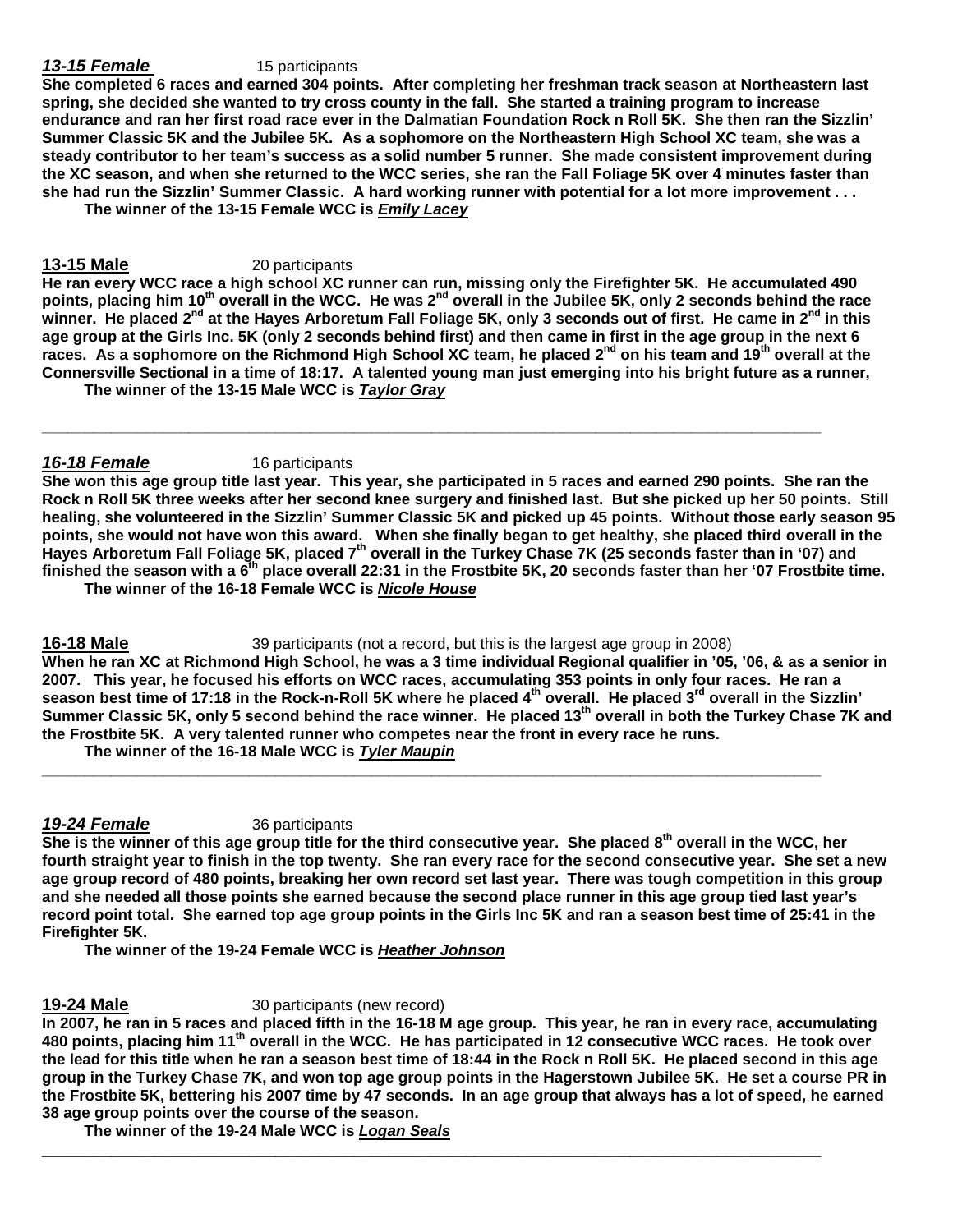### **25-29 Female** 28 participants (new record)

**She started the year by setting a course PR in Girls Inc. 5K. She won top age group points on both the flat Rock n Roll 5K and the hilly Jubilee 5K courses. She finished the season as a three time age group winner, matching her accomplishments of '05 and '06. The winner of this category ran in every race for the second time. She accumulated 484 points, tying the record set last year for this age group. That total was good enough for 7th place overall in the WCC, making it the 4th straight season she has placed in the top 15 overall.** 

 **The winner of the 25-29 Female WCC is Kara Newman**

# **25-29 Male** 12 participants

**The winner of this age group ran in 6 races, accumulating 313 points. This age group had unusually low participation this season, so opportunities for age group points were limited, but he earned top age group points in 5 of the 6 races he ran. He ran a season best time of 18:34 in the Rock n Roll 5K where he finished 11 th, followed closely by an 18:37 in the Firefighter 5K where he finished 7th overall. He also finished in 7th place in the Fall Foliage 5K. He wrapped up a strong season finishing 12th overall in the Frostbite 5K in a time of 18:48, 1:33 faster than his 2007 Frostbite time.** 

\_\_\_\_\_\_\_\_\_\_\_\_\_\_\_\_\_\_\_\_\_\_\_\_\_\_\_\_\_\_\_\_\_\_\_\_\_\_\_\_\_\_\_\_\_\_\_\_\_\_\_\_\_\_\_\_\_\_\_\_\_\_\_\_\_\_\_\_\_\_\_\_\_\_\_\_\_\_\_\_\_\_\_\_\_\_\_\_\_\_

 **The winner of the 25-29 Male WCC is Scott Meinardi** 

# **30-34 Female** 29 participants (new record)

**She ran her first WCC race ever at the Girls Inc. 5K last spring. She then proceeded to run every WCC race during the 2008 season, accumulating an age group record of 468 points, good enough to place 12th overall. In the 6-year history of the WCC, she is the first 30-34 F age-group winner to run every race in a season. She took the points lead in this age group when she finished the Fall Foliage 5K. She ran consistent times all year long and finished her record setting season just the way any veteran WCC runner would want, by running her best time of the year, 30:07, in the Frostbite 5K.** 

 **The winner of the 30-34 Female WCC is Jan Parker** 

### **30-34 Male** 23 participants

**There was year-long tough competition for this age-group title, and the second place runner ended up only 6 points back. This award winner will be accepting his fourth consecutive age-group title. Each year he has accumulated more points than the previous season, this year accumulating a personal best 466 points, placing him 14 th overall in the WCC, two places better than last year. He ran his season's best time of 22:50 in the Girls Inc. 5K. He ran in every race for the third consecutive year, running his usual consistent times all year long.** 

 **The winner of the 30-34 Male WCC is Kevin Lingg**

# **35-39 Female** 27 participants

**Last year, as a newcomer to the WCC series, she ran in 5 races and placed third in this age group. This year she ran in every race, accumulated an age-group record 549 points, placing 4th overall in the WCC, only 2 points out of a Top 3 award. She earned Top-5 Points in both the Girls Inc 5K and the Firefighter 5K. Her season was a story of improvement over last year. Her Turkey Chase 7K time was better by 1:00. Her Sizzlin' Summer Classic 5K time was better by 1:53. She ran her best time of 23:13 in the Rock n Roll 5K, which was over 4 minutes faster than her 2007 time. And her Girls Inc. 5K time was nearly 5 minutes faster than last year.** 

\_\_\_\_\_\_\_\_\_\_\_\_\_\_\_\_\_\_\_\_\_\_\_\_\_\_\_\_\_\_\_\_\_\_\_\_\_\_\_\_\_\_\_\_\_\_\_\_\_\_\_\_\_\_\_\_\_\_\_\_\_\_\_\_\_\_\_\_\_\_\_\_\_\_\_\_\_\_\_\_\_\_\_\_\_\_\_\_\_

 **The winner of the 35-39 Female WCC is Lori Bolser** 

### **35-39 Male** 26 participants

**Last year as a newcomer to the WCC series, he ran in 7 races and placed second in this age group. This season he ran every race, accumulated 537 points and placed 5th overall. He ran his best time of 17:55 in the Rock n Roll 5K, 26 seconds faster than his 2007 PR. In fact, he ran every race faster than he did in 2007. He earned Top-5 Points by placing 3rd overall in Firefighter 5K, and just missed Top-5 Points with 6th place finishes in both the Hagerstown Jubilee 5K and the Fall Foliage 5K. He also had strong performances in the Girls Inc., the Rock n Roll, the Sizzlin' Summer Classic 5Ks and the Turkey Chase 7K, placing in the top 10 in all four of those races.** 

**\_\_\_\_\_\_\_\_\_\_\_\_\_\_\_\_\_\_\_\_\_\_\_\_\_\_\_\_\_\_\_\_\_\_\_\_\_\_\_\_\_\_\_\_\_\_\_\_\_\_\_\_\_\_\_\_\_\_\_\_\_\_\_\_\_\_\_\_\_\_\_\_\_\_\_\_\_\_\_\_\_\_\_\_\_\_\_\_\_** 

 **The winner of the 35-39 Male WCC is Mike Shipman**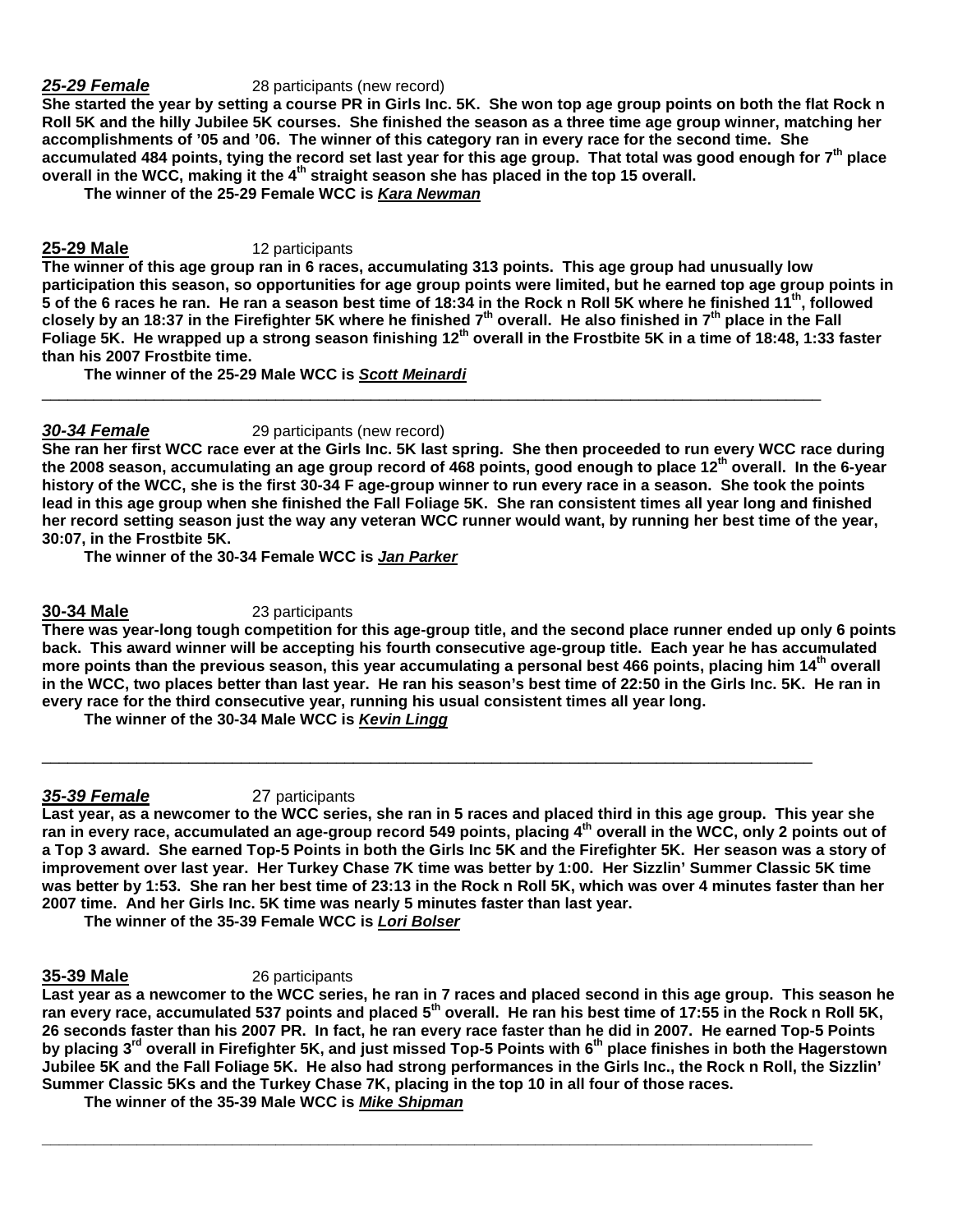# **40-44 Female** 26 participants

**Since the beginning of the WCC in 2003, she has run 2 or 3 WCC races each year. But not this year. In 2008, she ran in every race of the WCC series, accumulating an age-group record of 490 points, good enough to place 6th overall. She placed near the top in her age division in each race, earning a total of 48 age group points during the season. She ran her overall best WCC time ever of 26:11 in the Rock n Roll 5K, and set course PRs in the Sizzlin' Summer Classic 5K, the Turkey Chase 7K and the Frostbite 5K. She ran the Turkey Chase this year over 1 minute faster than in '07.** 

 **The winner of the 40-44 Female WCC is Diana Punzo** 

# **40-44 Male** 28 participants

**A strong competitor in WCC races since our beginning in 2003, he accumulated a personal best 505 points this season by running in every race of the series for the first time, placing 6th overall. He met the challenge of the hills of the Hagerstown Jubilee 5K for the first time and ran that course in 22:00. The Male 40's age groups are notoriously tough, and this season saw 5 runners complete every race and two others accumulate over 360 points. Our winner ran a season best time of 19:11 in the Rock n Roll 5K and ran under 20 minutes in both the Girls Inc. 5K and the Firefighter 5K. He finished near the top in his age division in each race, accumulating 63 age group points over the course of the season.** 

**\_\_\_\_\_\_\_\_\_\_\_\_\_\_\_\_\_\_\_\_\_\_\_\_\_\_\_\_\_\_\_\_\_\_\_\_\_\_\_\_\_\_\_\_\_\_\_\_\_\_\_\_\_\_\_\_\_\_\_\_\_\_\_\_\_\_\_\_\_\_\_\_\_\_\_\_\_\_\_\_\_\_\_\_\_\_\_\_\_\_** 

 **The winner of the 40-44 Male WCC is Jimmy Hisle**

# **45-49 Female** 21 participants (new record)

**It's not always about blazing speed and getting faster. The WCC scoring system rewards participation, and the winner of this award knows how to pick up points. She has run 24 consecutive races since she ran her first WCC race, the 2006 Girls Inc. 5K. She was the WCC third place overall winner that year, and 8th overall last year when she set an age group points record. This year, she ran consistent times all season long, recording her best time of 28:45 in the Rock n Roll 5K. She earned 457 points, only 2 points off that age group record set last year and she placed 14th overall female. With another strong season of steady running,** 

 **The winner of the 45-49 Female WCC is Judy Pierce** 

### **45-49 Male** 37 participants (new record)

**He ran a couple of races in the first season of the WCC in 2003, and then ran in 4 races in 2007. This season, he ran all 8 races, accumulating 501 points, and placing 7th overall in the WCC. He posted his WCC best time ever of 21:29 in the Firefighter 5K and he bettered his '07 time in the Sizzlin' Summer Classic 5K by 16 seconds. As the coach of the Northeastern High School XC teams last season, he led a young boys team to a Rushville Regional qualification.** 

**\_\_\_\_\_\_\_\_\_\_\_\_\_\_\_\_\_\_\_\_\_\_\_\_\_\_\_\_\_\_\_\_\_\_\_\_\_\_\_\_\_\_\_\_\_\_\_\_\_\_\_\_\_\_\_\_\_\_\_\_\_\_\_\_\_\_\_\_\_\_\_\_\_\_\_\_\_\_\_\_\_\_\_\_\_\_\_\_\_\_** 

 **The winner of the 45-49 Male WCC is Tom Ferkinhoff**

**50-54 Female** 9 participants

**Last season she set the record for points in this age group. This year, participation was low in this category, and there weren't as many opportunities to pick up points. Still, by participating in 6 races this season and accumulating 305 points, she was able to secure her second consecutive age-group title. It was her third consecutive season to participate in 6 races. She ran a season best 24:53 in the Girls Inc. 5K and she set a personal best for the Fall Foliage 5K, running that Hayes Arboretum trail in 26:36, eight seconds faster than last year. She finished the season by earning top age group points in the Frostbite 5K.** 

 **The winner of the 50-54 Female WCC is Eileen Cravens**

**50-54 Male** 26 participants

**For this WCC Champion of 2003 and perennial WCC Top 3 Overall winner, a combination of logistics and injury kept him out of the Top 3 for the first time ever. He placed 4th overall. It was definitely not because he slowed down. In fact, he set personnel best times of 17:45 in the Girls Inc. 5K, 17:58 in the Sizzlin' Summer Classic 5K, 19:38 in the Jubilee 5K, 17:51 in the Firefighter 5K, and 18:42 in the Fall Foliage 5K. He earned Top 5 Points four times, and no one in this age group came within 2 minutes of him in any race in which he ran healthy. But a late season injury slowed him in the Turkey Chase 7K and he picked up 45 volunteer points at the Frostbite 5K when he was unable to compete. Despite that late season setback, he was still able to set an age group record of 551 points.** 

**\_\_\_\_\_\_\_\_\_\_\_\_\_\_\_\_\_\_\_\_\_\_\_\_\_\_\_\_\_\_\_\_\_\_\_\_\_\_\_\_\_\_\_\_\_\_\_\_\_\_\_\_\_\_\_\_\_\_\_\_\_\_\_\_\_\_\_\_\_\_\_\_\_\_\_\_\_\_\_\_\_\_\_\_\_\_\_\_\_\_** 

 **The winner of the 50-54 Male WCC is Joseph Parker**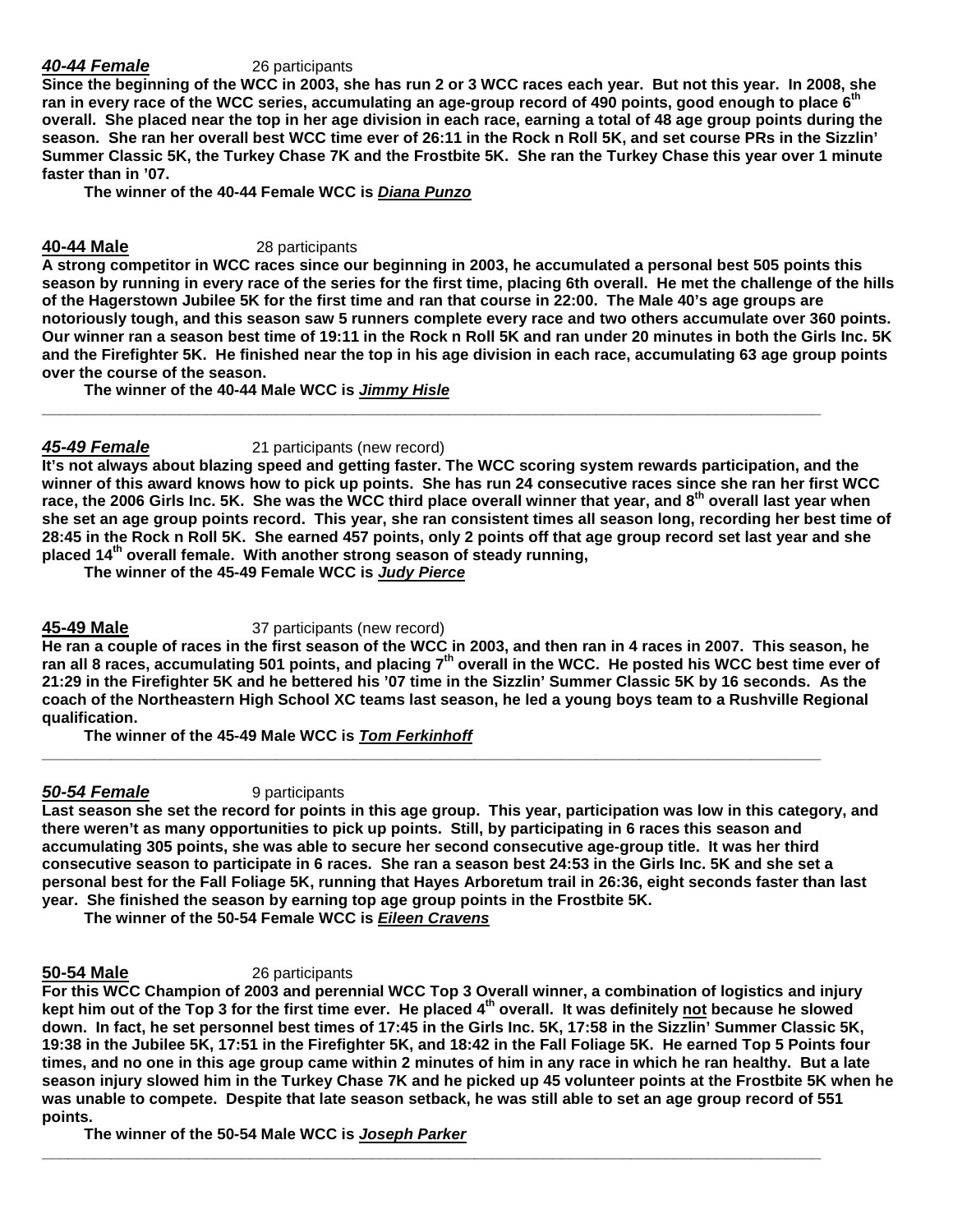### **55-59 Female** 6 participants

**She ran two races last year as a newcomer to the Challenge. This year, by participating in three races and earning 152 points, she became only the third woman ever to meet the qualifications for an award in this age group. She ran her WCC personal best time of 46:12 in the Girls Inc. 5K, over 3 minutes faster than her best time of 2007. Her time this year in the Sizzlin' Summer Classic 5K was nearly 3 minutes faster than last year, and she earned top age group points in that race.** 

 **The winner of the 55-59 Female WCC is Dorothy Broadwell**

### **55-59 Male** 15 participants

**After winning this age group title and placing 11th overall in 2005, he suffered through a couple of seasons battling serious injuries that limited or prevented running. But this year he came back, better than ever. He ran every race, accumulated 464 points and placed 16th overall. He earned top age-group points in both the Rock-n-Roll 5K and the Fall Foliage 5K. He ran a WCC PR time of 23:18 in the Firefighter 5K and also ran under 24 minute in both the Rock-n-Roll 5K and the Sizzlin' Summer Classic 5K. In fact, he set personal best times on six WCC courses this season. That's quite an amazing comeback season.** 

**\_\_\_\_\_\_\_\_\_\_\_\_\_\_\_\_\_\_\_\_\_\_\_\_\_\_\_\_\_\_\_\_\_\_\_\_\_\_\_\_\_\_\_\_\_\_\_\_\_\_\_\_\_\_\_\_\_\_\_\_\_\_\_\_\_\_\_\_\_\_\_\_\_\_\_\_\_\_\_\_\_\_\_\_\_\_\_\_\_\_** 

 **The winner of the 55-59 Male WCC is George Stallings** 

**60-64 Female** 3 participants **None Qualified**

**60-64 Male** 9 participants

**A participant in WCC races since our beginning in 2003, he ran 6 races in 2008 and accumulated 305 points. This is the third consecutive season he has earned over 300 points and his 2nd consecutive age group title. He ran a season best time of 25:51 in the Firefighter 5K where he earned top age-group points. He didn't gain the lead in this age group until late in the season when he again earned top age-group points in the Turkey Chase 7K . . . and he put the title out of reach with a sub 30 minute cruise through the hills of Glen Miller Park in the Frostbite 5K. A man with a great competitive spirit, he knows what it takes to win.** 

**\_\_\_\_\_\_\_\_\_\_\_\_\_\_\_\_\_\_\_\_\_\_\_\_\_\_\_\_\_\_\_\_\_\_\_\_\_\_\_\_\_\_\_\_\_\_\_\_\_\_\_\_\_\_\_\_\_\_\_\_\_\_\_\_\_\_\_\_\_\_\_\_\_\_\_\_\_\_\_\_\_\_\_\_\_\_\_\_\_\_** 

 **The winner of the 60-64 Male WCC is Bill Collins**

**Awarded earlier.** 

**65-69 Female** 2 participants

**65-69 Male** 3 participants

**He ran every race of the WCC for the 4th time, and for the sixth straight year, he is an age-group winner in this series. Every season he does amazing things, and the only racing competition he gets is from runners much younger. This year he mirrored last season, with only 2 age group points available to be won, he won both of them and tied his own record of 444 points set last year for this age group. The number of races he runs each year is legendary, and legend has it that he ran well over 100 races again in 2008. Somehow, he doesn't wear down, and he's not slowing down, as he bettered his times of last year in 7 of the 8 WCC races. An inspiration to WCC runners of all ages and abilities, and a great ambassador for the sport of running,** 

**\_\_\_\_\_\_\_\_\_\_\_\_\_\_\_\_\_\_\_\_\_\_\_\_\_\_\_\_\_\_\_\_\_\_\_\_\_\_\_\_\_\_\_\_\_\_\_\_\_\_\_\_\_\_\_\_\_\_\_\_\_\_\_\_\_\_\_\_\_\_\_\_\_\_\_\_\_\_\_\_\_\_\_\_\_\_\_\_\_\_** 

**\_\_\_\_\_\_\_\_\_\_\_\_\_\_\_\_\_\_\_\_\_\_\_\_\_\_\_\_\_\_\_\_\_\_\_\_\_\_\_\_\_\_\_\_\_\_\_\_\_\_\_\_\_\_\_\_\_\_\_\_\_\_\_\_\_\_\_\_\_\_\_\_\_\_\_\_\_\_\_\_\_\_\_\_\_\_\_\_\_\_** 

 **The winner of the 65-69 Male WCC is Gene Black**

**70+ Female** 1 participant **None Qualified**

**70+ Male** 1 participant **None Qualified**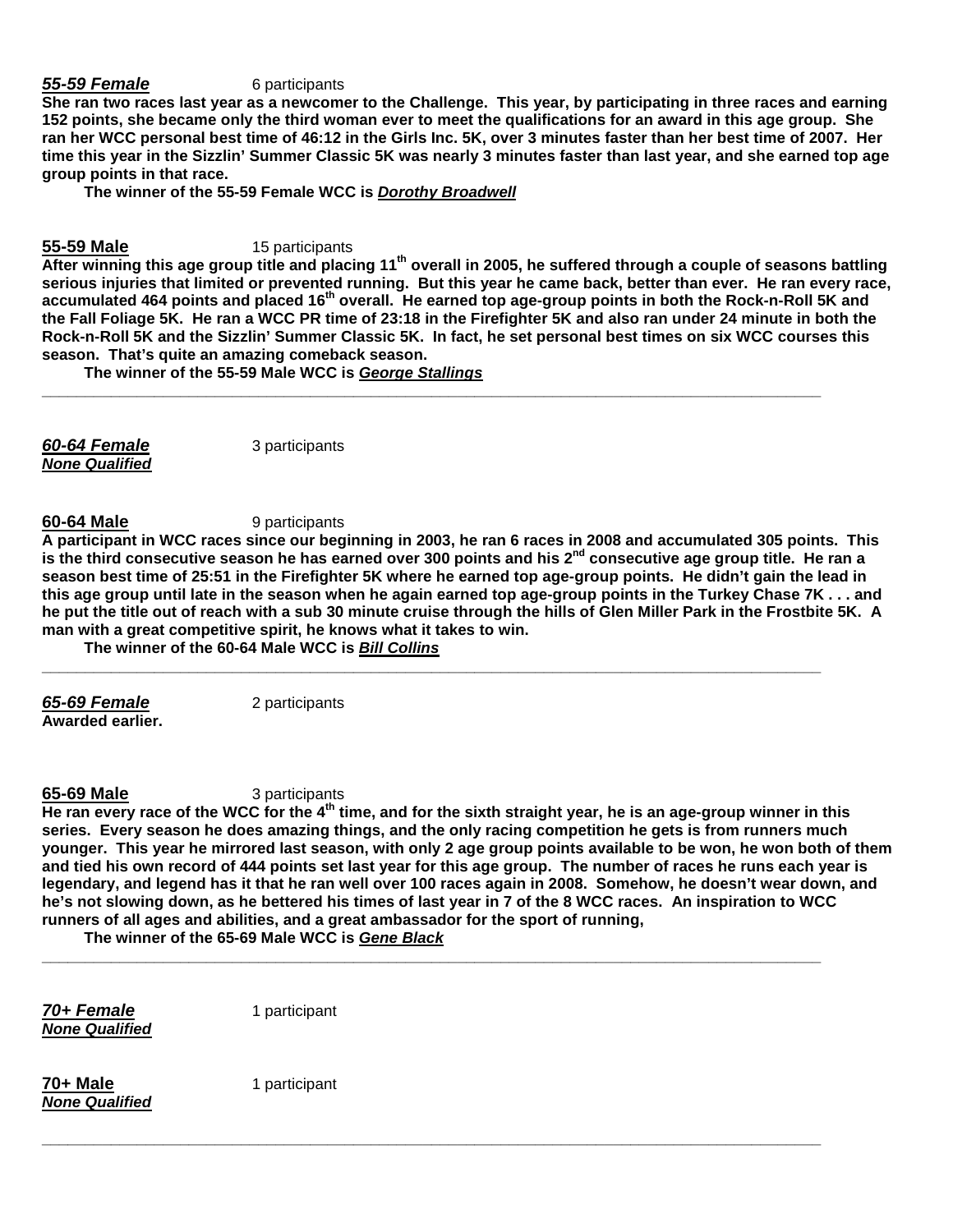# **Most Improved Runner:**

**This award is presented to the runner who makes the most improvement in racing speed over the course of the season. 146 runners qualified for consideration for this award by running in at least three races. Each year, several runners make significant improvement from the beginning of the season to the end, and this season was no exception.** 

**Despite running only the minimum 3 races to qualify for this award, his improvement time from early season to late season, 2:36, was unmatched by any other runner, and his Frostbite 5K time of 24:45 was several minutes faster than the other runners who showed similar improvement in speed.** 

**This season saw many runners who made small improvements throughout the season until the last race, the icy and slippery Frostbite 5K. Those race conditions added an interesting element to the determination of this award recipient. The most improved runner of 2008 improved 1:20 between the first and third races. But he added to that improvement by running the Frostbite 5K 1:16 faster than his time in the Sizzlin' Summer Classic 5K. His amount of continued improvement in the Frostbite set him apart from the other improved runners.** 

 **The WCC Most Improved Runner for 2008 is Keith Morey**

### **Wayne County Challenge Top 3 Awards:**

**The awards for the Top 3 Overall Male & Female include these personally inscribed trophies . . . along with gift certificates from the Richmond-Wayne County Chamber of Commerce of \$50 for 3rd, \$75 for 2nd and \$100 for each of our Champions. These gift certificates are redeemable at all Chamber member merchants such as our friends at the Cycling & Fitness Warehouse at 213 N. 3rd Street.** 

# **Third Overall Female**

**This season makes the 3rd time she has been third overall and her 2nd consecutive 3rd overall finish. She was also an age group winner in 2003. She started this season on a fast pace, placing 2nd overall in the Girls Inc. 5K, 45 seconds faster than last year, and running a season best time of 21:37 in the Rock n Roll 5K, where she placed 4th overall. She followed that with a 4th overall in the Sizzlin' Summer Classic 5K, 7th in the Jubilee 5K, 3rd in the Firefighter 5K and second in the Fall Foliage 5K. She had earned Top-5 Points in five of the first 6 races and was solidly in second place overall in points. But a late season leg injury held her to volunteer points in the Turkey Chase 7K, and kept her out of the Frostbite 5K altogether. Still, her 551 accumulated points were enough to hold off the fourth place finisher by a very slim 2 points.** 

 **The winner of Third Place Overall WCC Female is Brenda Burns**

# **Third Overall Male**

**After his 2nd consecutive age group title and a record setting age group points total last year, he was able to continue his rise through the WCC, breaking through into this overall award. He ran in every race for his 3rd consecutive season, accumulating a total of 557 points. He continues to get faster, setting PRs in four races this season, capped by running an especially fast 25:30 in the Turkey Chase 7K, breaking his previous best by 1:29. He earned Top-5 Points in four straight races during the middle of the season, placing 5th in the Jubilee 5K, 4th in the Firefighter 5K, 5th in the Fall Foliage 5K and 5th in the Turkey Chase 7K. He never placed lower than 12th in any race this season. He moved into this 3rd overall position on the last day of the season when he picked up top age group points in the Frostbite 5K.** 

 **The winner of Third Place Overall WCC Male is Matthew Sheard**

**Just as an aside, I'd like to point out an ironic situation that developed when Matt moved into this 3rd place overall position on the last day of the season. By bumping Joe Parker down to 4th place and into the 50-54 M age-group winning position, Matt essentially knocked his dad, Tom Sheard, out of winning that age group award. Tom, you**  had a great year. And you have every reason to be very proud of your son. ©

**\_\_\_\_\_\_\_\_\_\_\_\_\_\_\_\_\_\_\_\_\_\_\_\_\_\_\_\_\_\_\_\_\_\_\_\_\_\_\_\_\_\_\_\_\_\_\_\_\_\_\_\_\_\_\_\_\_\_\_\_\_\_\_\_\_\_\_\_\_\_\_\_\_\_\_\_\_\_\_\_\_\_\_\_\_\_\_\_\_\_**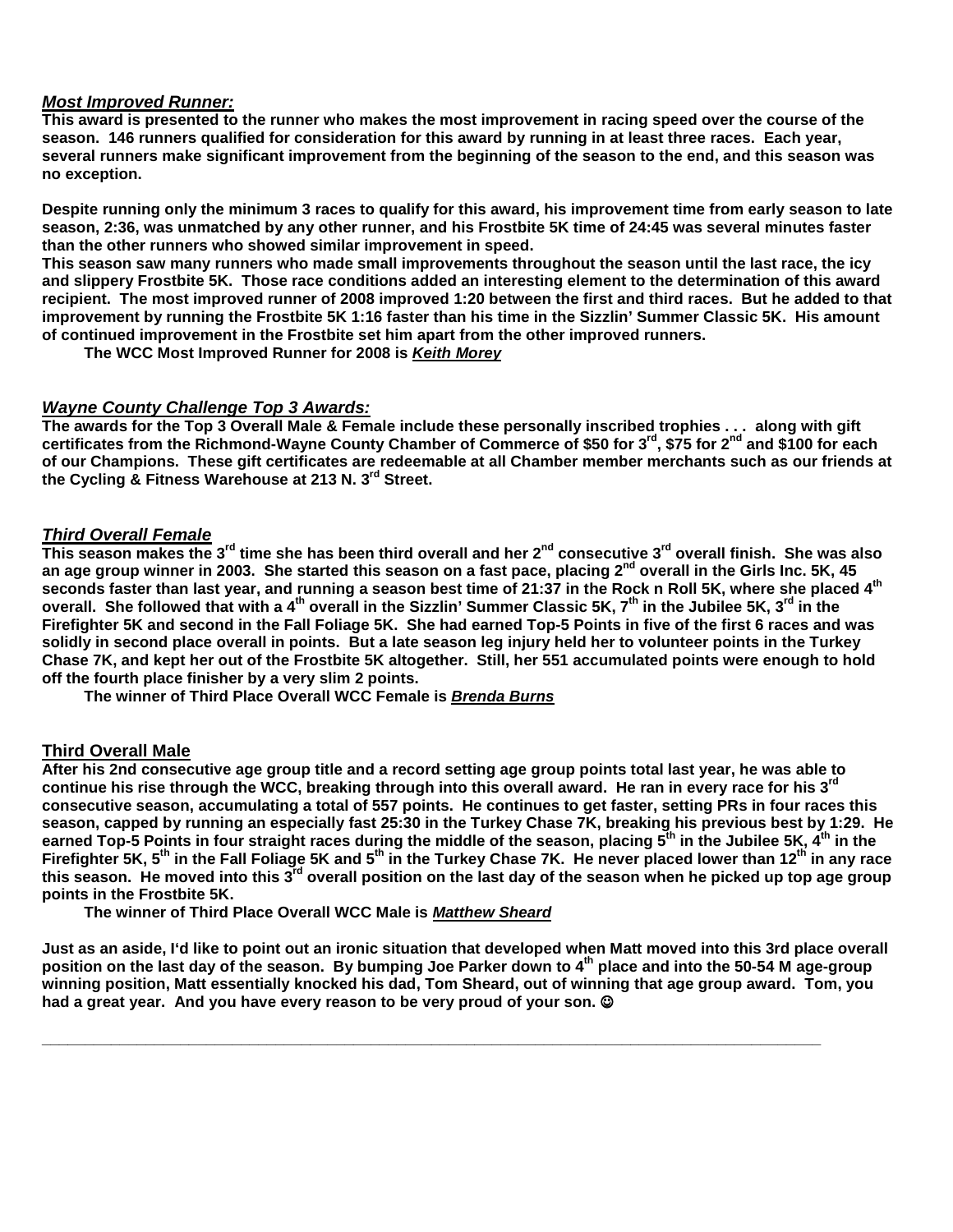# **Second Overall Female**

**She ran her first WCC race in 2007 in the Fall Foliage 5K in a time of 28:59, a respectable time, but not exactly an indication of what was to come. She followed that first race by running the Frostbite 5K a few weeks later in a time that was over four minutes faster. That drastic improvement was an indication of her potential to accomplish what she did this year. She ran every race this season, accumulating 640 points. She is only the third woman ever to earn more than 600 points in a season. She earned Top-5 Points four times with a 5th in the Sizzlin' Summer Classic 5K, a 4th in the Fall Foliage 5K, a 3rd in the Girls Inc. 5K, and a second place finish in the Firefighter 5K. She ran a season best time of 22:36 in the Rock n Roll 5K, which was 2:10 faster than her 2007 best time. She amassed a huge total of 69 age-group points in the tough 40-44 F age group. A very talented runner who has quickly established herself as a WCC elite,** 

 **The winner of Second Place Overall WCC Female is Sandy Grubb**

### **Second Overall Male**

**He did everything he could to try to win the WCC Championship. And without a mid-season injury, the championship battle could have been even more interesting. He started the season by surprising the local running**  community by placing third in the Girls Inc. 5K in a time of 17:35. He showed up at the Rock n Roll 5K wearing a T**shirt that said, "No, I'm not on steroids, but thanks for asking," and then proceeded to place 2nd overall in a season best time of 17:02. He placed 5th overall at the Sizzlin' Summer Classic 5K in the tightest race the WCC has ever seen, with only 6 seconds separating the top five runners. While battling a hip flexor injury, he placed 4th in the Jubilee 5K, but had to shut down his training to heal after that run. He walked the Firefighter 5K to pick up his 50 points, coming in last, then ran the Fall Foliage 5K, coming in first. He is only the fourth male ever to earn over 700 points in a WCC season. His 723 points are an impressive tribute to a fine season.** 

 **The winner of Second Place Overall WCC Male is Mike Elleman**

### **Female and Male WCC Champions**

# **Female WCC Champion**

**She is the WCC Champion for the unprecedented 6th straight time after completing a dominating season. She ran every race, she won every race. This is the 3rd straight season she has done that, and 4th season overall that she has accomplished the feat of winning every race. She set a new female record of 1054 points, breaking her own record of 1017 points set last year. She ran her best time of the year, an 18:46, in the Rock n Roll 5K and she broke two of her own course records in September and October when she ran the Firefighter 5K in 19:01 and the Fall Foliage 5K in 20:07. She extended to 48 her record of WCC races won. An immensely talented runner with an intense dedication to this WCC series,** 

 **The six-time Female Champion of the WCC is Pam Mertz.** 

### **Male WCC Champion**

**Despite running well under 18 minutes in his first two 5K races of the season, this defending WCC Champion found himself down by 90 points going into the 3rd race of this WCC series. A fourth place overall finish by one second over 5th gained back 27 points in the Sizzlin' Summer Classic 5K. He gained back another 42 points by winning the Hagerstown Jubilee 5K in a PR time of 19:11, just 2 seconds over second place. He took the lead for the first time when he won the Firefighter 5K in a season best time of 17:44 and was able to hold on to that lead with a 4th place finish in the Fall Foliage 5K. That performance showed the heart of a champion, as only six days before he had run the Columbus Marathon in an excellent time of 2:54:34. After some reasonable recovery time, he essentially wrapped up this championship with an impressive 3rd place finish in the Turkey Chase 7K. He earned 799 points. He met strong challenges. He competed in an exciting battle for his title. A tremendously talented runner,** 

 **The two-time Male Champion of the WCC is Terry Yandl.**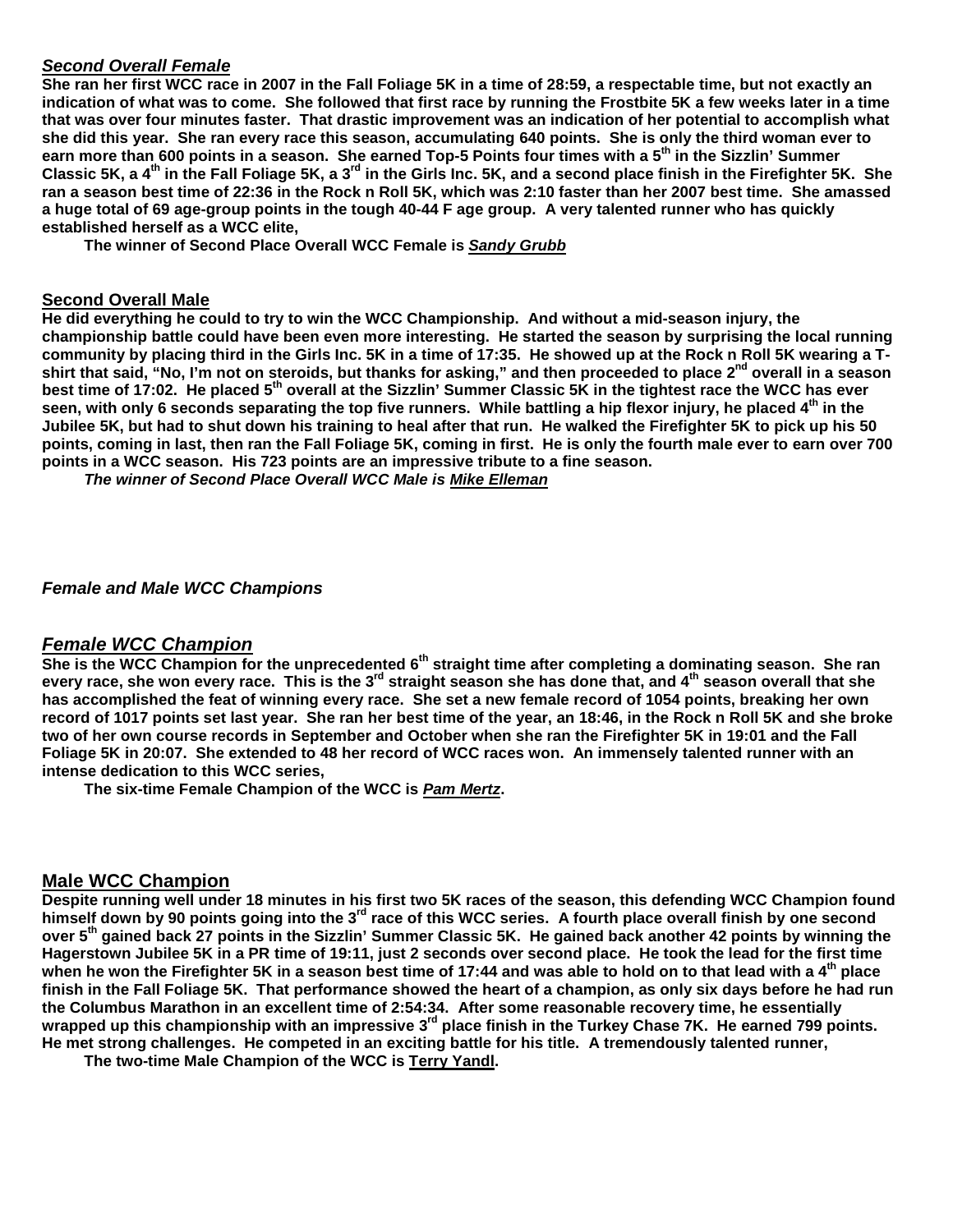**This year, a record 39 runners participated in every race. Each year I'm amazed by the commitment, the discipline, the sacrifice, and the determination of these runners who accomplish this difficult feat. This is not an easy thing to do and each of these runners can take great pride in their efforts and their success in meeting this challenge.** 

**In special recognition of their achievement, the WCC Committee would like to reward and honor these runners with the presentation of a certificate and a specially designed t-shirt.** 

**Four runners who were new to the WCC series in 2008 ran in every race.** 

 **Kelly Clark Jan Parker Ray Seals Craig Weigel**

**16 others participated in every race for the first time in 2008.** 

**Lori Bolser Rick Bolser Chris Brady Tom Carrico Mike Elleman Tom Ferkinhoff Sandy Grubb Jimmy Hisle Megan Hofmann Gwynne Justice Diana Punzo Logan Seals Mike Shipman Mindy Ward Keith Webster Patrick Williams**

**9 runners participated in every race for the second time.** 

**Lindsay Boatright Tonya Burroughs Heather Johnson Greg Kurtz Ryan Miller Kara Newman Ralana Shelley George Stallings Rod Waltz**

**4 runners participated in every race for the third time.** 

**Kevin Lingg Judy Pierce Matthew Sheard Thomas Sheard**

**Two runners completed every race for the fourth time.** 

**Gene Black Steve Walkotte**

**One runner has run in every race for 5 straight years.** 

**Terry Yandl**

**And saving the most amazing for last, 3 runners have participated in every WCC race in its 6 year existence. That's 50 straight races.** 

**Thomas Hale Pam Mertz Kevin Shelley**

**Congratulations to all 39 of you who conquered the 2008 Wayne County Challenge!**